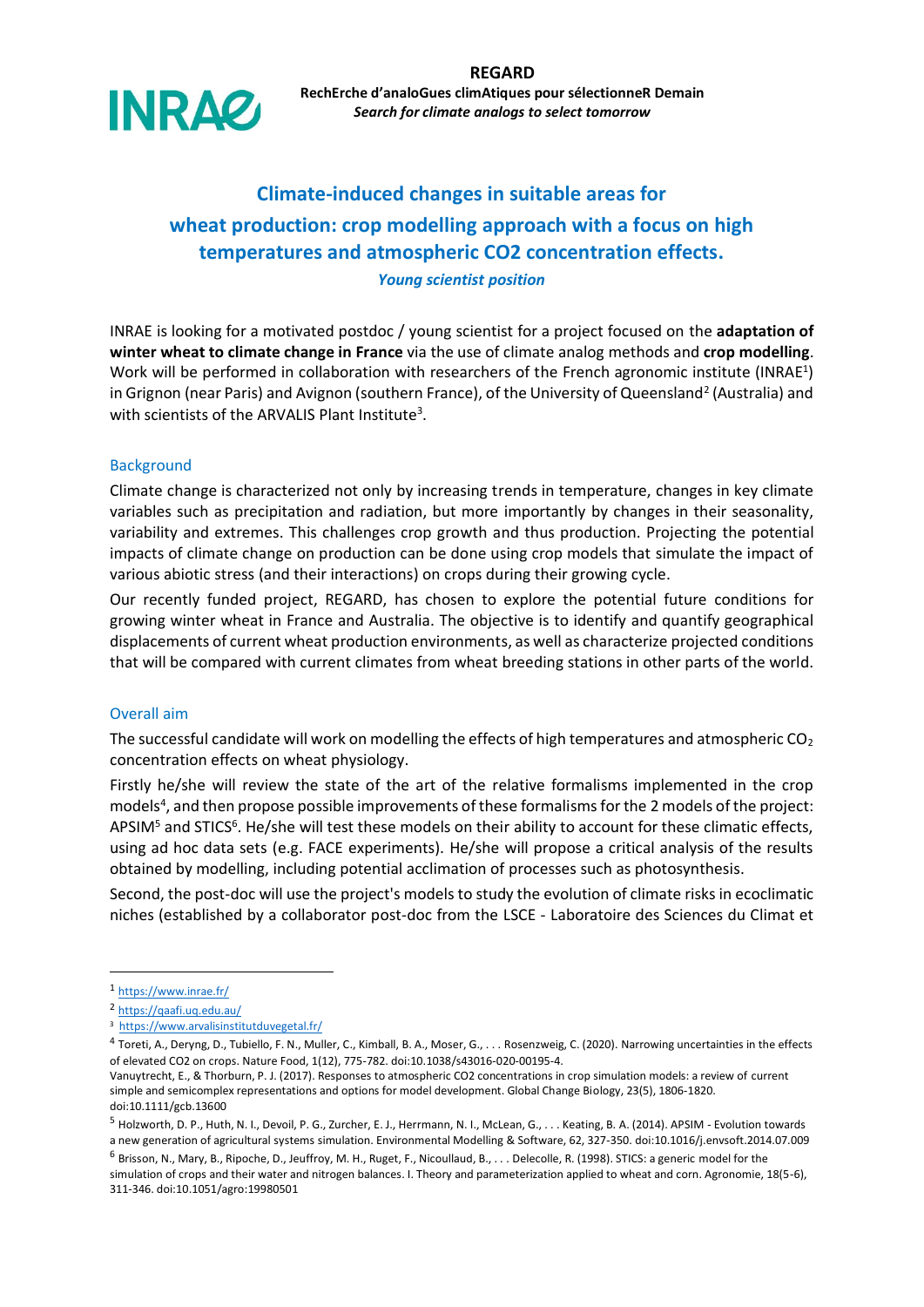### **REGARD**



#### **RechErche d'analoGues climAtiques pour sélectionneR Demain** *Search for climate analogs to select tomorrow*

de l'Environnement)<sup>7</sup> in mainland France and Australia. He/she will attempt to distinguish the projected evolutions, and in particular the way in which wheat growth and development will be impacted by the interactions between drought, thermal stresses and the effects of CO2 in projected *climates.* 

Last, he/she will achieve in silico experiments to propose local adaptations of wheat management to climate change.

Short trips to Avignon (1 week several times) and Australia (2-3 months) will be necessary to interact with the other partners of the REGARD project.

# Skills and selection criteria:

- Good knowledge in agronomy and/or plant physiology, understanding of climate and impact sciences, interest and motivation in programming, demonstrated experience working with models, skills in core statistics.
- Dynamic and collaborative team player, autonomous, proactive and rigorous.
- Ability to effectively communicate with colleagues and with staff from the partners of a project
- Time management skills
- Good English oral and written communication

# What INRAE can offer you:

The French National Research Institute for Agriculture, Food, and the Environment (INRAE) is a public research establishment. It is a community of 12,000 people with more than 200 research units and 42 experimental units located throughout France. The institute is among the world leaders in agricultural and food sciences, in plant and animal sciences, and is 11th in the world in ecology and environment. INRAE's main goal is to be a key player in the transitions necessary to address major global challenges. In the face of the increase in population, climate change, scarcity of resources and decline in biodiversity, the institute develops solutions for multiperformance agriculture, high quality food and sustainable management of resources and ecosystems.

By joining our team, you benefit from:

- up to 30 days of annual leave + 15 days "Reduction of Working Time" (for a full time);
- [parenting support:](https://jobs.inrae.fr/en/news/good-work-life-balance#anchor1_3) CESU childcare, leisure services;
- skills development systems: [training,](https://jobs.inrae.fr/en/news/develop-your-skills) [career advise;](https://jobs.inrae.fr/en/news/receive-career-advice)
- [social support:](https://jobs.inrae.infrawan.fr/en/news/social-support) advice and listening, social assistance and loans;
- collective catering.

Location*:* Université Paris-Saclay, located about 30 km from the heart of Paris

Contract duration: 24 months with possible extension

Starting date: The position is available from March 2022 and will remain open until filled

Salary: Competitive salary with full social and health benefits, commensurate with work experience

How to apply: Applicants should submit a complete application package by email. The application package should include (1) a curriculum vitae including the publications, (2) statement of motivation, (3) names, addresses, phone numbers, and email addresses of at least two references.

<sup>7</sup> https://www.lsce.ipsl.fr